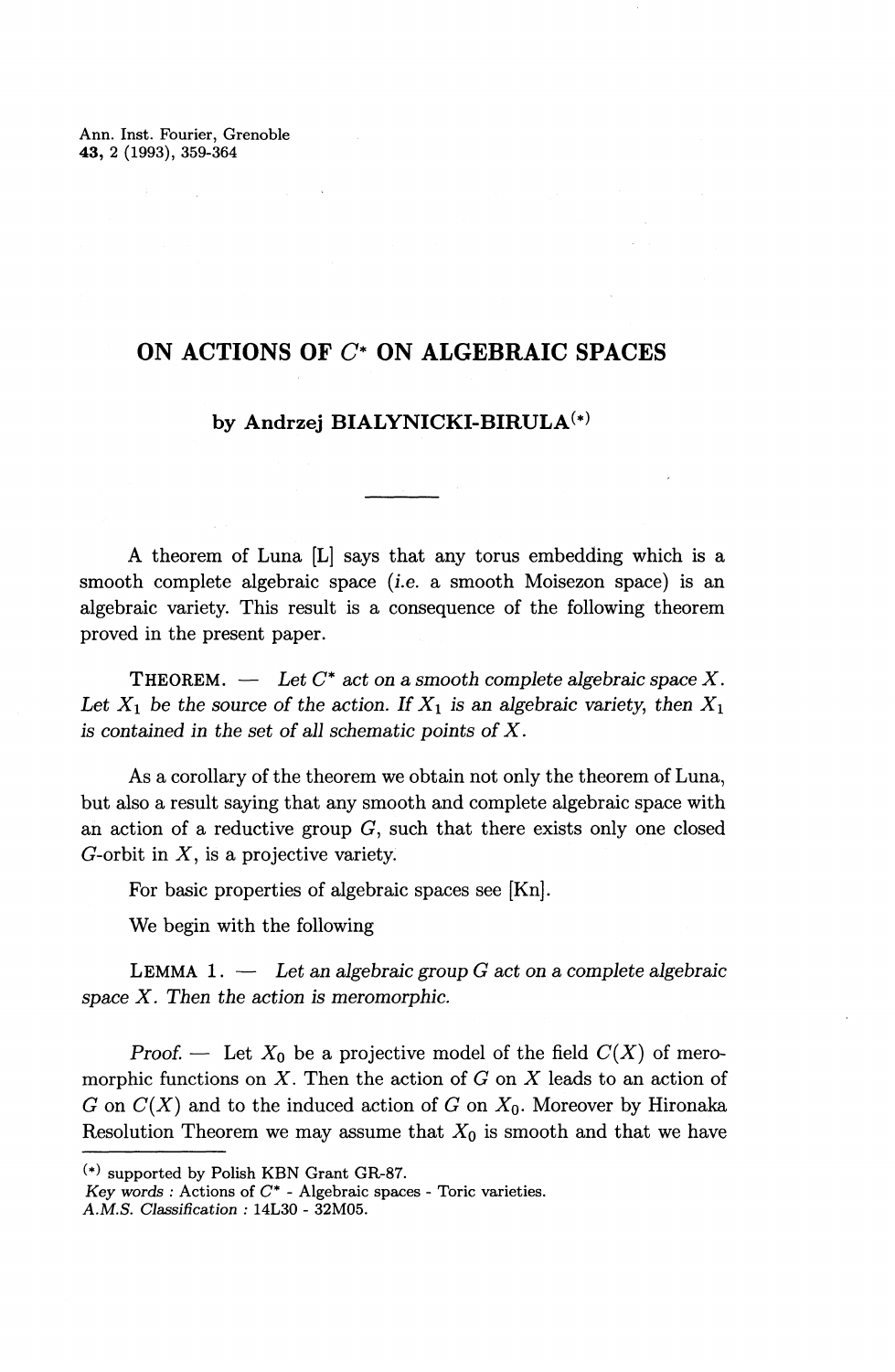### 360 ANDRZEJ BIALYNICKI-BIRULA

a holomorphic G-equivariant map  $X_0 \to X$ . Let  $G_1$  be a projective variety containing  $G$  as an open subset. Since  $X_0$  is projective with an action of  $G$ , the action of  $G$  on  $X_0$  is meromorphic and the graph of the action  $\Gamma_0 \subseteq G \times X_0 \times X_0$  has an analytic subvariety  $\Gamma_1$  in  $G_1 \times X_0 \times X_0$  as its closure. Let  $\Gamma$  be the closure in  $G_1 \times X \times X$  of the graph of the action of *G* on *X*. Now, the map  $X_0 \to X$  induces a map  $\Gamma_1 \to \Gamma$ . Since the image of a compact analytic subvariety is an analytic subvariety,  $\Gamma$  is an analytic subvariety of  $G_1 \times X \times X$  and thus the proof is complete.

Assume now that we have a meromorphic action of *C\** on a compact manifold X. Let  $X_1 \cup \ldots \cup X_r$  be the decomposition of the fixed point set of the action of  $C^*$  on  $X$  into connected components. For  $i = 1, \ldots, r$ , let  $X^+_i = \{x \in X; \lim_{i \to \infty} tx \in X_i\}.$  It follows from [B-BS] Appendix to §0, that there exists exactly one  $i = 1, \ldots, r$ , such that  $X^+_i$  is open and Zariski dense in  $X$ .  $X_i$  with this property is called the source of the action. Assume that  $X_1$  is the source. Again by [B-BS] Appendix to §0 the map  $\tau : X_1^+ \to X_1$ defined by  $x \to x_0 = \lim_{t \to 0} tx$  is holomorphic.

We are going to show the following

LEMMA 2. — *Let X be a smooth algebraic space X. Then the map*  $\tau: X_1^1 \to X_1$  defined above is a holomorphic bundle with fiber being an *affine space*  $C^p$  with a linear action of  $C^*$  such that all weights of the action *are positive.*

*Proof.* — Take  $x \in X_1$ . Then there exists an open neighborhood U *of* 0 in the tangent space  $T_{x,x}$  invariant under the induced action of  $S^1$ (where  $S^1 = \{z \in C^*; |z| = 1\}$ ) and a  $S^1$ -invariant biholomorphic map  $\phi$ of *U* onto an open neighborhood of  $x \in X$  (see e.g. [Ka], Satz 4.4). We may assume that  $T_{x,X} = C^n$ , ant that the induced action of  $C^*$  is diagonal

$$
t(z_1,\ldots,z_n)=(\kappa_1(t)z_1,\ldots,\kappa_n(t)z_n),
$$

where  $\kappa_1,\ldots,\kappa_n$  are characters of  $C^*$  and hence can be identified with integers. Moreover we may assume that

$$
U = \{ z = (z_1, \ldots, z_n) \in C^n ; \, |z_i| \le \varepsilon, \text{ for } i = 1, \ldots, n \},
$$

where  $\varepsilon$  is a sufficiently small positive real number. Consider an open connected subset *V* of  $C^* \times U$  composed of all such points  $(t, u)$  that  $tu \in U$ . On *V* we define two holomorphic mappings :

$$
(t, u) \mapsto \phi(tu)
$$

$$
(t, u) \mapsto t\phi(u).
$$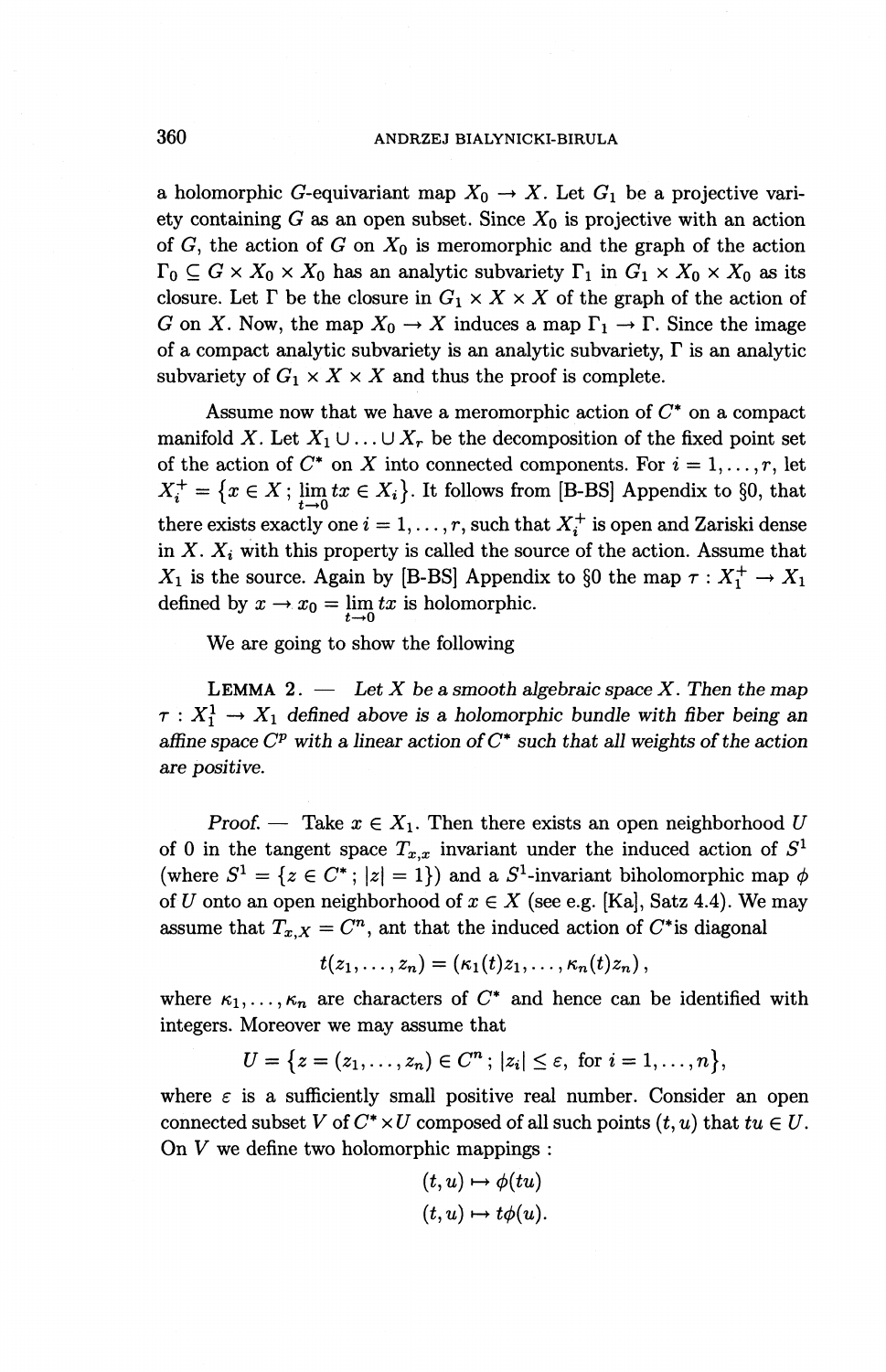### ON ACTIONS OF *C\** 361

For  $t = s \in S^1$ , we have  $\phi(su) = s\phi(u)$ . Hence the above mappings are equal on  $S^1 \times U$ . Since V is connected and the mappings are holomorphic, they coincide. Thus  $\phi(tu) = t\phi(u)$ , whenever  $u, tu \in U$ . Now define  $\psi : C^* \times U \to X$  by  $\psi(t,u) = t\phi(u)$ . We claim that  $t_1u_1 = tu$  implies  $\psi(t_1,u_1) = \psi(t,u)$ , i.e. that  $\psi$  induces a holomorphic map on  $C^*U$ . In order to prove this claim notice that if  $t_1u_1 = tu$ , then  $t^{-1}t_1u_1 = u$  and by the above,  $\phi(u) = \phi(t^{-1}t_1u_1) = (t^{-1}t_1)\phi(u_1)$ . Hence  $\psi(t,u) = t\phi(u) =$  $t(t^{-1}t_1)\phi(u_1) = t_1\phi(u_1) = \psi(t_1,u_1).$ 

So we have obtained a holomorphic C<sup>\*</sup>-invariant map  $\psi : C^*U \to X$ . Since x belongs to the source of X, the weights  $\kappa_i$ ,  $i = 1,...,n$ , are nonnegative and we may assume that  $\kappa_1 \geq \ldots \geq \kappa_p > \kappa_{p+1} = \cdots = \kappa_n =$ 0. Since on  $U$  the map is an open immersion into  $X$ , it is an open immersion of  $C^*U$  into X. In fact, assume that  $\psi(tu) = \psi(t_1u_1)$ . Then, since the weights  $\kappa_i$  are nonnegative, there exists  $t_0 \in T$  such that  $t_0 t u$ ,  $t_0 t_1 u_1 \in U$ and  $\psi(t_0 t u) = t_0 \psi(tu) = t_0 \psi(t_1 u_1) = \psi(t_0 t_1 u_1)$ . Hence  $t_0 t u = t_0 t_1 u_1$  and  $tu = t_1u_1.$ 

Let  $\pi : C^n \to C^{n-p} \subset C^n$  be the projection map  $\pi(z_1,\ldots,z_n) =$  $(0,\ldots, 0,z_{p+1},\ldots,z_n)$ . Then for  $z = (z_1,\ldots,z_n) \in C^*U$ ,  $\psi \pi(z) = \tau \psi(z)$ . Thus  $\tau|\psi(C^*U)$  is a trivial bundle with fiber  $C^p$ . This finishes the proof of the lemma.

The gluing functions of the bundle  $X^+_1 \rightarrow X_1$  have values in the automorphism group  $Aut_{C^*}(C^p)$  of holomorphic automorphisms of  $C^p$ commuting with the action of  $C^*$ .

LEMMA 3. — Let  $\tau : X_1^+ \to X_1$  be as in Lemma 2. Then the *bundle is algebraic.*

**Proof.** — By theorem 3 in  $\left[$ Se2 $\right]$  (compare also  $\left[$ Se1 $\right]$ ), it is enough to show that  $Aut_{C^*}(C^p)$  is a linear algebraic group. Any  $\alpha \in Aut_{C^*}(C^p)$ is of the form  $\alpha(z) = (\alpha_1(z),\alpha_2(z),\ldots,\alpha_p(z)),$  where  $\alpha_1,\ldots,\alpha_p$  are holomorphic functions in  $p$  variables. Moreover since  $\alpha$  commutes with action of  $C^*$ ,  $\alpha_i$ , for  $i = 1, \ldots, p$ , is homogeneous of weight  $\kappa_i$  when we attach weight  $\kappa_j$  to variable  $x_j$ , for  $j = 1, \ldots, p$ .

Since the weights  $\kappa_j$  are strictly positive,  $\alpha_i$  for  $i = 1, \ldots, p$ , is a polynomial and there exists an integer *N* such that degrees of all polynomials  $\alpha_i$ , for all  $\alpha \in Aut_{C^*}(C^p)$ , are bounded by *N*. On the other hand  $\alpha \in Aut_{C^*}(C^p)$  if and only if coefficients of the corresponding polynomials  $\alpha_i$  satisfy some fixed polynomial identities. This shows that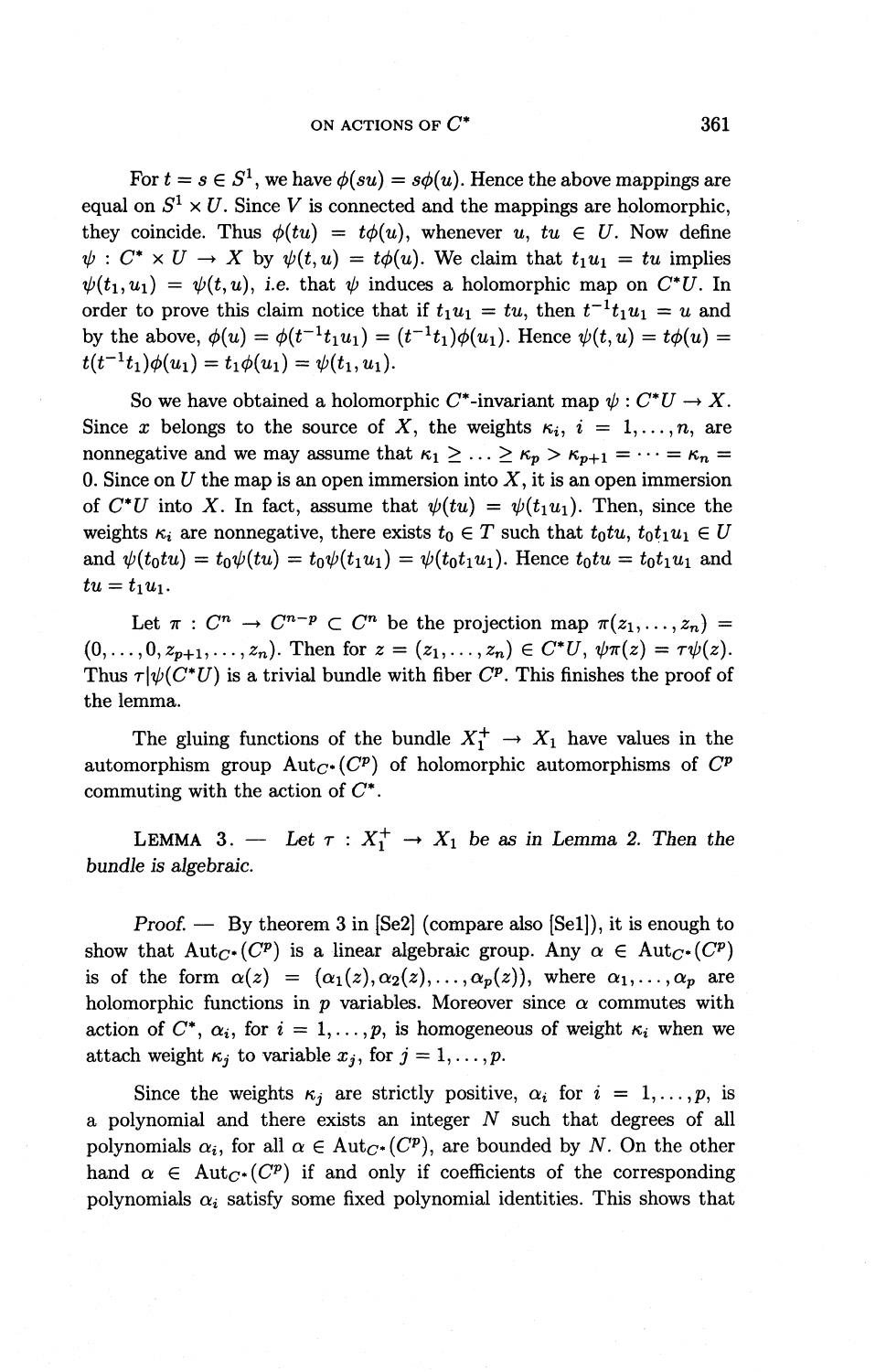$Aut_{C^*}(C^p)$  is an affine and hence a linear group. The proof is complete.

It follows from Lemma 3 that  $X_1^+ - X_1/C^* \rightarrow X_1$  is an algebraic bundle with fiber  $C^p - \{0\}/C^* - a$  weighted projective space.

**LEMMA 4.** — Any C\*-invariant meromorphic function on  $X^+_1$  is *meromorphic on X.*

*Proof.* — The field of  $C^*$ -invariant meromorphic functions on  $X^+_1$ can be identified with the field  $C(X^+_1 - X_1/C^*)$  of meromorphic (hence rational) functions on a complete algebraic variety  $X^+_1 - X_1/C^*$ . On the other hand the field of  $C^*$ -invariant meromorphic functions on  $X$ can be identified with a subfield *L* of  $C(X^+_1 - X_1/C^*)$ . Since both have transcendence degree over  $C^*$  equal to  $n-1$ , the extension  $L \subseteq C(X_1^+ X_1/C^*$  is algebraic.

Let  $U \subseteq X$  be an open  $C^*$ -invariant subset of X composed of all schematic points. Let  $U_1 \subseteq U$  be an open  $C^*$ -invariant algebraic subvariety such that there exists space of orbits  $U_1/C^*$ . Then  $U_1 \cap (X_1^+ - X_1)$  is open dense in X and  $U_1 \cap (X_1^+ - X_1)/C^*$  is open dense in  $(X_1^+ - X_1)/C^*$ . Rational  $C^*$ -invariant functions on  $U_1$  are meromorphic on X and separate points of  $U_1/C^*$ . Hence functions from L separate points belonging to an open dense subset  $U_1 \cap (X_1^+ - X_1)/C^* \subseteq (X_1^+ - X_1)/C^*$ . This shows that the degree of  $C(X_1^+ - X_1)/C^*$  over *L* is equal to 1 and hence  $L = C((X_1^+ - X_1)/C^*)$ . The proof of the lemma is finished.

We say that a complex valued function *g* defined on a space *Y* with an action of  $C^*$  is  $C^*$ -semi-invariant if, for any  $y \in Y$  and  $t \in C^*$ ,  $g(ty) = \kappa(t)g(y)$ , where  $\kappa : C^* \to C^*$  is a character of  $C^*$  Then  $\kappa$  is called the weight of the semi-invariant function *g.*

LEMMA 5. — *Let f be a* C\* *-semi-invariant meromorphic function on*  $X^+_1$ *. Then f is a meromorphic function on X.* 

*Proof. —* Let *U* be as in the proof of Lemma 4. Then the field *C(U)* of rational functions on *U* coincides with the field of meromorphic functions on X. One can find a function  $g \in C(U)$  of the same weight as f. Then *f/g* is  $C^*$ -invariant and meromorphic on  $X_1^+$ . Hence by Lemma 4 *f/g* is meromorphic on *X*. Since *g* is meromorphic on *X*, *f* is meromorphic on *X*.

*Proof of the theorem.* — Let  $x \in X_1$ . In order to prove that x is a schematic point in *X* it is sufficient to show that in the local ring of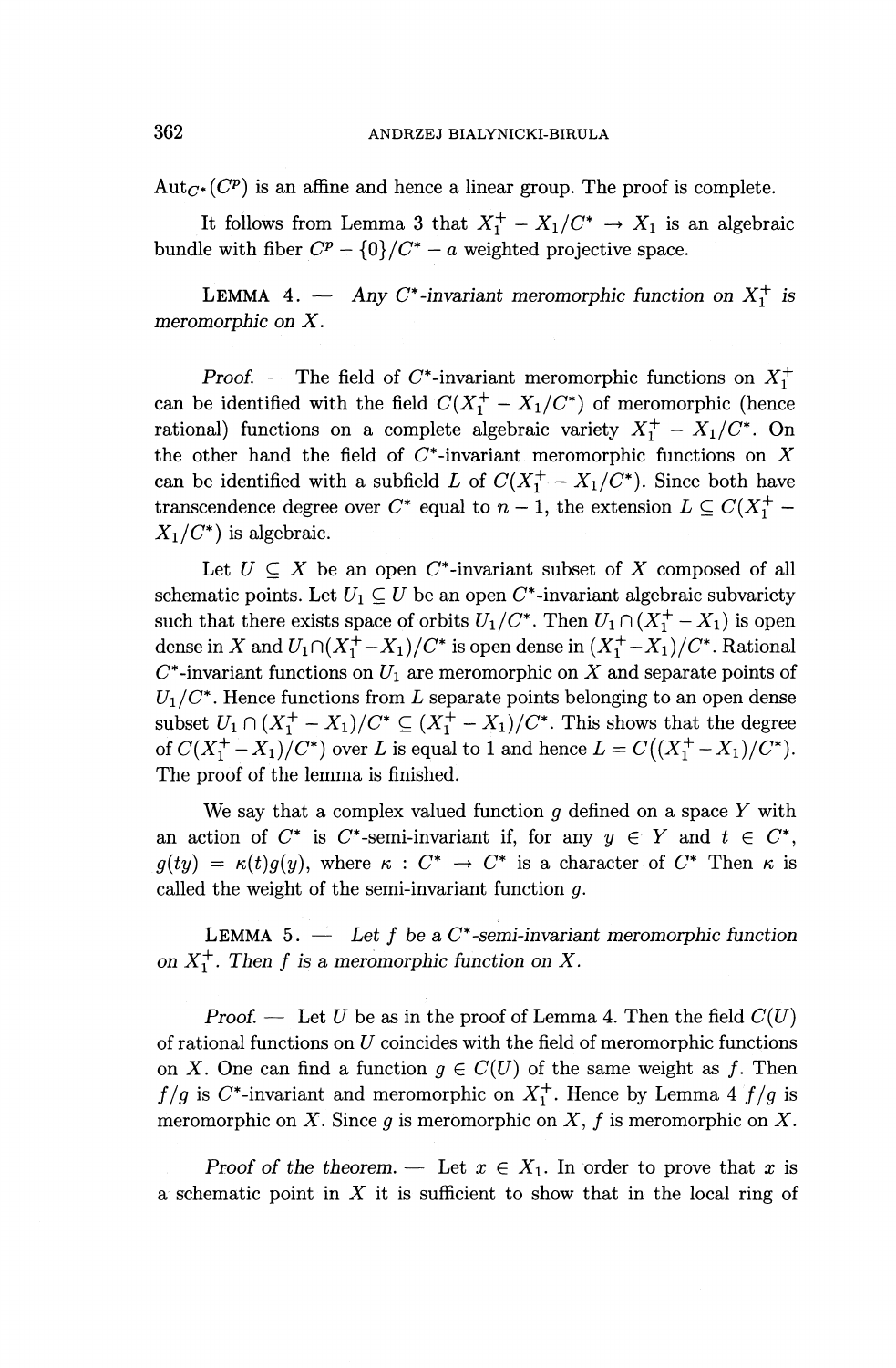holomorphic functions at *x* there exists a system of parameters composed of functions meromorphic on *X* (compare [L]). It follows from Lemma 5 that it suffices to find such a system of parameters composed of  $C^*$ -semiinvariant function meromorphic on  $X^+_1$ . Since  $X^+_1$  is an algebraic variety, there exists a system of parameters at  $x$  composed of  $C^*$ -semi-invariant functions which are regular at x and hence rational on  $X^+_1$ . The functions are then meromorphic on *X* and thus the proof is finished.

COROLLARY 6. — *Let a compact and smooth algebraic space X be a torus embedding of a torus T. Then X is an algebraic variety.*

Proof follows from the theorem and the fact that (since  $X$  is a torus embedding) any fixed point of the action of *T* on *X* is a source of the induced action of a one parameter subgroup  $C^* \to T$  (this can be seen similarly as in the proof of Lemma 1 by considering a  $T$ -invariant birational morphism of a smooth projective variety  $X_0 \to X$ ). Notice also that any r-orbit contains a fixed point in its closure.

COROLLARY 7. — Let *X be a smooth and compact algebraic space with an action of a reductive group G. Assume that there exists only one closed G-orbit in X. Then X is a projective variety.*

*Proof. —* By Sumihiro Theorem [Su] any point of a normal algebraic variety *X* with an action of a connected algebraic group is contained in an invariant open quasi-projective subset. Hence if this variety is complete and contains only one closed orbit it has to be projective (the only open invariant subset containing a point from the closed orbit is the whole space). Thus it suffices to show that the space *X* is an algebraic variety. Since any G-orbit contains a closed orbit in its closure and the set of schematic points is open G-invariant, it suffices to show that the only closed G-orbit in *X* contains a schematic point. Therefore it follows from the theorem that it suffices to prove that the source of a one parameter subgroup in  $G$  is contained in the closed G-orbit.

Let T be a maximal torus in G. Let  $C^* = T_0 \subseteq T$  be a subtorus of *T* such that the sets of fixed points of *T* and of  $T_0$  coincide. Let *P* be the parabolic subgroup corresponding to  $C^* = T_0$ . Let x belongs to the source of the action of *To* on *X.* Then *x* belongs to the source of the action of  $T_0$  on the closure of *Gx* in *X*. Hence the opposite  $P^-$  of the parabolic P has to be contained in the stabilizer subgroup of *x.* Thus the stabilizer is parabolic and the orbit *Gx* is projective. Hence *Gx* is the only closed orbit